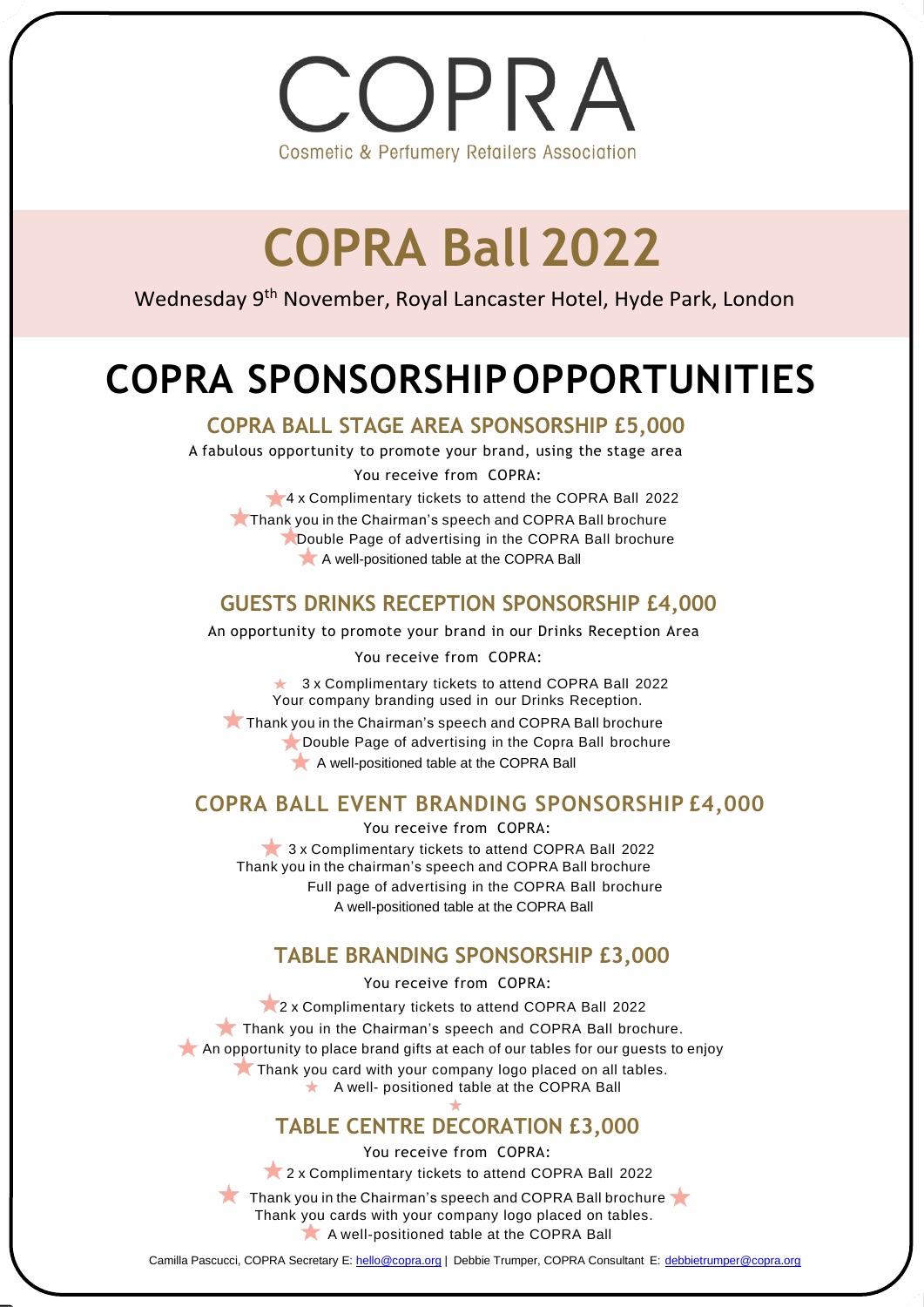

# COPRA Ball 2022

Wednesday 9th November, Royal Lancaster Hotel, Hyde Park, London

### **COPRA SPONSORSHIPOPPORTUNITIES**

**COPRA'S OFFICIAL PHOTO OPPORTUNITY BRANDED BACKDROP IN OUR DRINKS RECEPTION & MAIN EVENT £3,000**

You receive from COPRA:

2 x Complimentary tickets to attend COPRA Ball 2022 Your Company logo featured on the official photo backdrop. Thank you in the chairman's speech and COPRA Ball brochure. A well-positioned table at the COPRA Ball

#### **COPRA BALL TICKETS & MENUS £2,500**

You receive from COPRA:

2 x Complimentary tickets to attend COPRA Ball 2022 Your company logo printed on the tickets and menus. Thank you in the Chairman's speech and COPRA Ball brochure. A well-positioned table at the COPRA Ball

#### **GOODY GIFT BAG SPONSORSHIP £2,500**

You receive from COPRA:

2 x Complimentary tickets to attend COPRA Ball

 2022 Your company logo on the side of the Goody Bag. Thank you in the chairman's speech and COPRA Ball brochure.

A well- positioned table at the COPRA Ball

#### **SOCIAL MEDIA BRANDING SPONSORSHIP £2,500**

You receive from COPRA: 2 x Complimentary tickets to attend COPRA Ball 2022 Your Company logo featured in our SM area. Thank you in the chairman's speech and COPRA Ball brochure. A well- positioned table at the COPRA Ball

All sponsors receive thanks on the COPRA social media platforms and website.

(All sponsorship packages are plus VAT)

Thank you for your continued support.